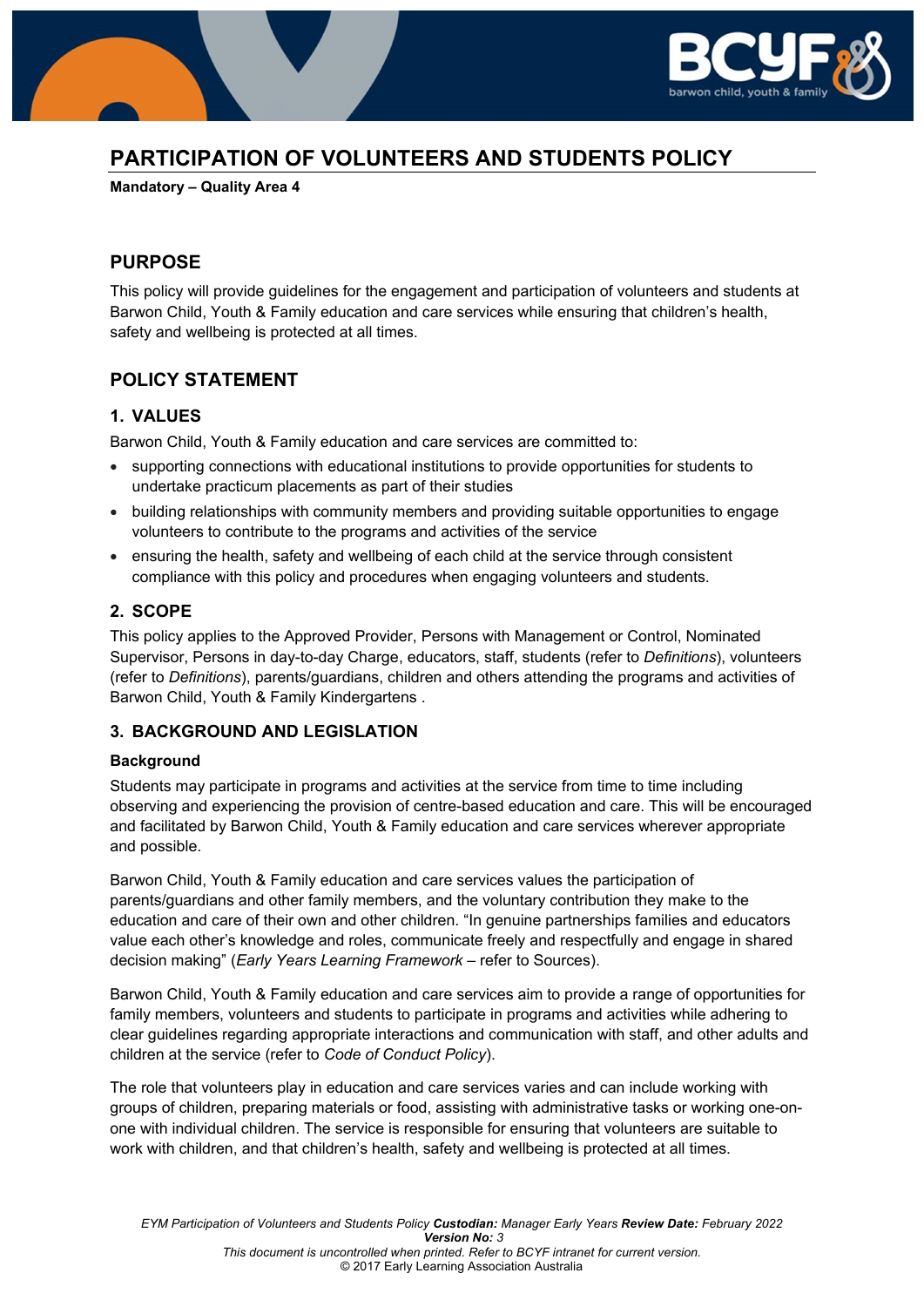Volunteers should only be engaged to complement, not replace, the work of paid staff. Accordingly, services should not engage volunteers to fill the place of an employee who is ill or on leave, or to fill a vacant budgeted position.

Volunteers must **not** be asked to perform tasks:

- that they are untrained, unqualified or too inexperienced to undertake
- that put the children or themselves in a vulnerable or potentially unsafe situation
- where there is a conflict of interest.

Prior to participation at the service, a volunteer or student (aged 18 years or over) must be in possession of a Working with Children (WWC) Check.

Parents/guardians whose children usually attend the service are exempt from needing a WWC Check. However a service may decide, as a demonstration of duty of care, that all parents/guardians who volunteer at the service are required to undergo a WWC Check.

In line with Child Safe Standard 4 and the *Child Safe Environment Policy*, prior to engaging a volunteer or student an assessment should be undertaken of the nature of the responsibility to determine whether a position description is required, and based on that whether an interview and referee checks are required.

### **Legislation and standards**

Relevant legislation and standards include but are not limited to:

- Child Safe Standards
- *Education and Care Services National Law Act 2010*
- *Education and Care Services National Regulations 2011*
- *Equal Opportunity Act 2010* (Vic)
- *Fair Work Act 2009* (Cth)
- *National Quality Standard*, Quality Area 4: Staffing Arrangements
- *Occupational Health and Safety Act 2004* (Vic)
- *Working with Children Act 2005* (Vic)

### **4. DEFINITIONS**

The terms defined in this section relate specifically to this policy. For commonly used terms e.g. Approved Provider, Nominated Supervisor, Regulatory Authority etc. refer to the *General Definitions* section of this manual.

**Child-related work:** In relation to the WWC Check, child-related work includes work with children which may involve physical contact, face-to-face contact, oral, written or electronic communication.

**Conflict of interest:** (In relation to this policy) refers to an interest that may affect, or may appear reasonably likely to affect, the judgement or conduct of the volunteer, or may impair their independence or loyalty to the service. A conflict of interest can arise from avoiding personal losses as well as gaining personal advantage, whether financial or otherwise, and may not only involve the volunteer, but also their relatives, friends or business associates.

**Staff record:** A record which the Approved Provider of a centre-based service must keep containing information about the Nominated Supervisor, the Educational Leader, staff, volunteers, students and the Responsible Person at a service (Regulations 146–149). A sample staff record is available on the ACECQA website: http://www.acecqa.gov.au/

**Student:** A person undertaking a practicum placement as part of a recognised early childhood qualification. This student will be supported by an educational institution in the completion of their placement.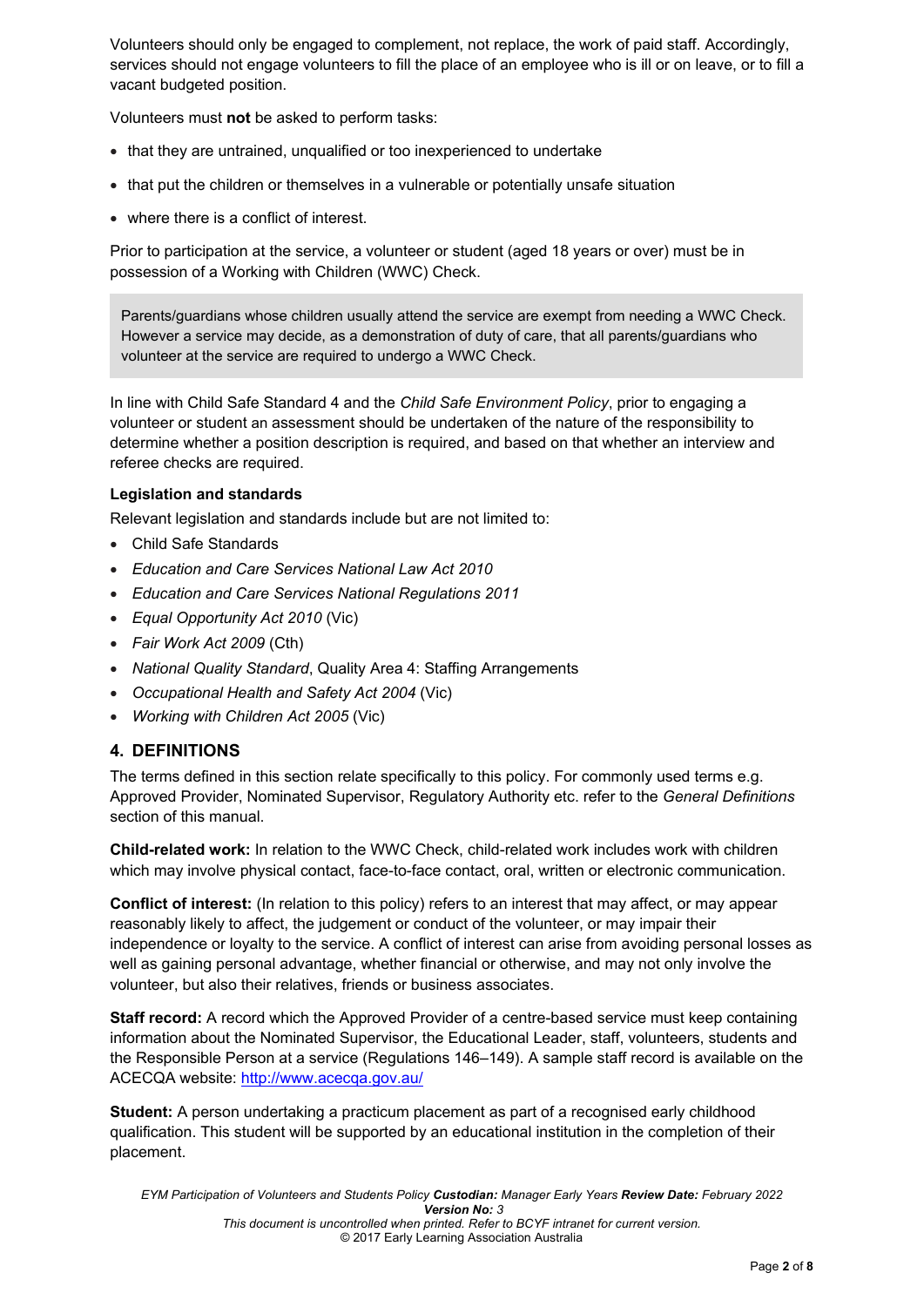**Volunteer:** A person who willingly undertakes defined activities to support the education and care programs at a service in an unpaid or honorary capacity. These activities may include child-related work (refer to *Definitions)*, administrative tasks, or preparing materials or food.

**Working with Children (WWC) Check:** The check is a legal requirement for those undertaking paid or voluntary child-related work (refer to *Definitions*) in Victoria and is a measure to help protect children from harm arising as a result of physical or sexual abuse. The Department of Justice assesses a person's suitability to work with children by examining relevant serious sexual, physical and drug offences in a person's national criminal history and, where appropriate, their professional history. A WWC Check card is granted to a person under working with children legislation if:

- they have been assessed as suitable to work with children
- there has been no information that, if the person worked with children, they would pose a risk to those children
- they are not prohibited from attempting to obtain, undertake or remain in child-related employment.

### **5. SOURCES AND RELATED POLICIES**

### **Sources**

- Australian Children's Education and Care Quality Authority (ACECQA): www.acecga.gov.au
- *The Early Years Learning Framework for Australia: Belonging, Being, Becoming*: www.acecqa.gov.au
- A Guide for Creating a Child Safe Organisation (The Commission for Children and Young People) www.ccyp.vic.gov.au
- Working with Children Check unit, Department of Justice & Regulation provides details of how to obtain a WWC Check: www.workingwithchildren.vic.gov.au

### **Service policies**

- *Child Safe Environment Policy*
- *Code of Conduct Policy*
- *Complaints and Grievances Policy*
- *Delivery and Collection of Children Policy*
- *Determining Responsible Person Policy*
- *Inclusion and Equity Policy*
- *Interactions with Children Policy*
- *Occupational Health and Safety Policy*
- *Privacy and Confidentiality Policy*
- *Staffing Policy*
- *Supervision of Children Policy*

# **PROCEDURES**

#### **The Approved Provider and Persons with Management or Control are responsible for:**

- developing guidelines for accepting applications from volunteers and students to work at the service in consultation with the Nominated Supervisor and educators and which are aligned with the *Child Safe Environment Policy*
- accepting or rejecting a potential volunteer or student based on the circumstances of the service at the time, in consultation with the Nominated Supervisor
- ensuring that children being educated and cared for by the service are adequately supervised, and the legislated educator-to-child ratios are complied with at all times (Regulations 123, 355, 360) (refer to *Supervision of Children Policy*)
- reading the Working with Children (WWC) Check of volunteers and students where required, and ensuring that the details are recorded in the service register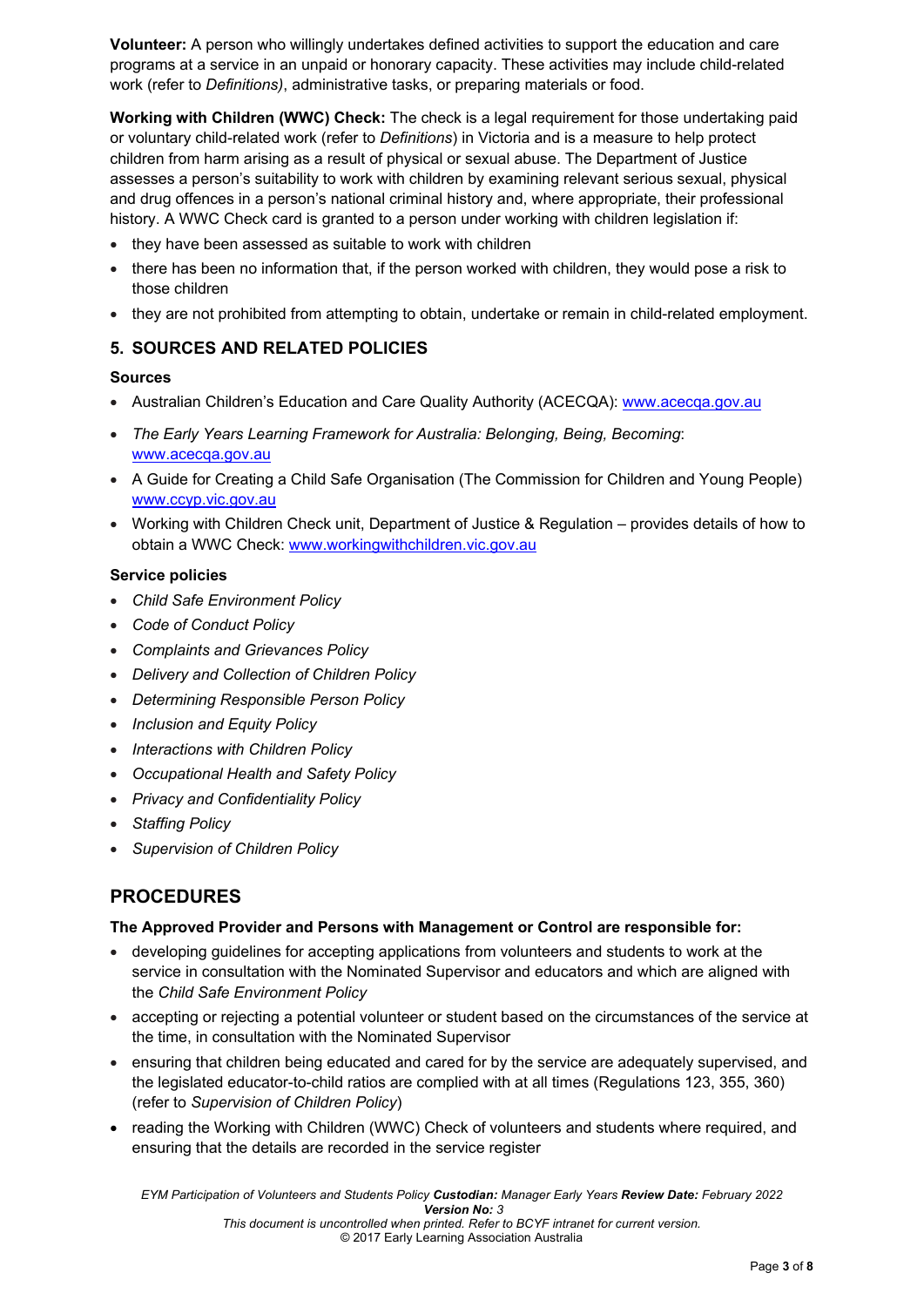- ensuring that the staff record contains the name, address and date of birth of volunteers and students attending the service (Regulations 145, 149(1))
- keeping a record for each day on which each student or volunteer participates with the date and the hours of participation (Regulation 149(2))
- ensuring that volunteers, students and parents/guardians are adequately supervised at all times, and that the health, safety and wellbeing of children at the service is protected
- ensuring that volunteers, students and parents/guardians are not left with sole supervision of individual children or groups of children
- ensuring that the Nominated Supervisor, educators and other staff, volunteers and students on placement at the service are not affected by alcohol or drugs (including prescription medication) that would impair their capacity to supervise or provide education and care to children (Regulation 83)
- ensuring that parents/guardians of a child attending the service can enter the service premises at any time that the child is being educated and cared for, except where this may pose a risk to the safety of children or staff, or conflict with any duty of the Approved Provider, Nominated Supervisor or educators under the law (Regulation 157)
- developing a range of strategies to enable and encourage the participation and involvement of parents/guardians at the service
- providing volunteers, students and parents/guardians with access to all service policies and procedures, and a copy of the *Education and Care Services National Regulations 2011*
- ensuring that volunteers, students and parents/guardians comply with the National Regulations and all service policies and procedures, including the *Code of Conduct Policy*, while attending the service
- developing an induction checklist for volunteers and students attending the service (refer to Attachment 1 – Sample induction checklist for volunteers and students) in consultation with the Nominated Supervisor and educators.

#### **The Nominated Supervisor and Persons in Day to Day Charge are responsible for:**

- assisting the Approved Provider to develop guidelines for applications from volunteers and students to work at the service and which are aligned with the *Child Safe Environment Policy*
- assisting the Approved Provider with decisions in relation to accepting/rejecting a potential volunteer or student based on the circumstances of the service at the time
- ensuring that children being educated and cared for by the service are adequately supervised, and the legislated educator-to-child ratios are complied with at all times (Regulations 123, 355, 360) (refer to *Supervision of Children Policy*)
- ensuring that, where required, the WWC Check has been read prior to the volunteer/student's commencement at the service, and that details are included on the staff record
- ensuring that volunteers, students and parents/guardians are adequately supervised at all times when participating at the service, and that the health, safety and wellbeing of children at the service is protected
- ensuring that volunteers, students and parents/guardians are not left with sole supervision of individual children or groups of children
- ensuring that parents/guardians of a child attending the service can enter the service premises at any time that the child is being educated and cared for, except where this may pose a risk to the safety of children or staff, or conflict with any duty of the Approved Provider, Nominated Supervisor or educators under the law (Regulation 157)
- ensuring strategies are in place to enable and encourage the participation and involvement of parents/guardians at the service
- providing volunteers, students and parents/guardians with access to all service policies and procedures, and a copy of the *Education and Care Services National Regulations 2011*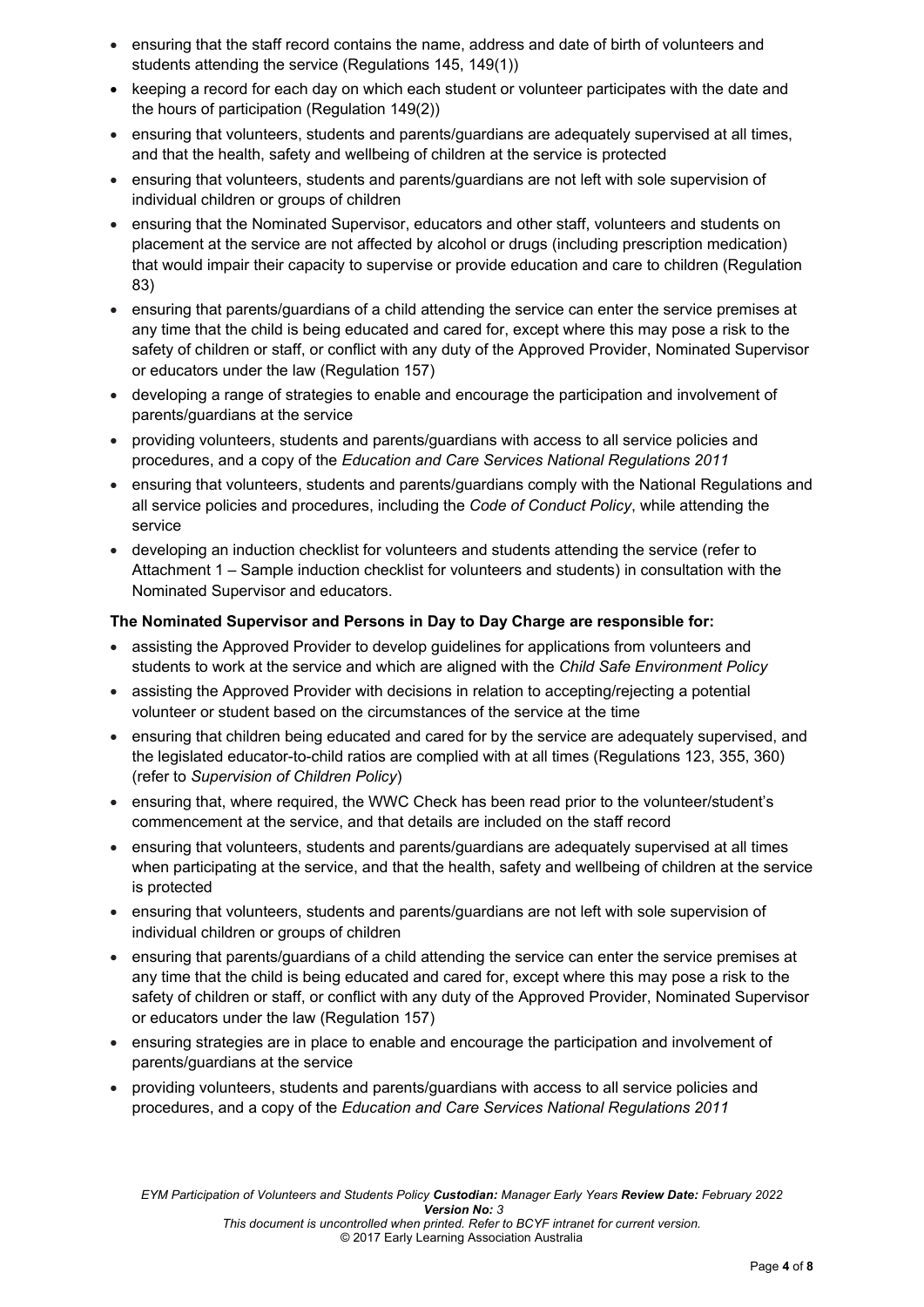- ensuring that volunteers, students and parents/guardians comply with the National Regulations and all service policies and procedures, including the *Code of Conduct Policy*, while attending the service
- assisting the Approved Provider to develop an induction checklist for volunteers and students at the service (refer to Attachment 1 – Sample induction checklist for volunteers and students)
- ensuring that volunteers and students have completed the induction checklist (refer to Attachment 1) and have been provided with a copy of the staff handbook, if applicable.

#### **All other educators are responsible for:**

- assisting the Approved Provider and Nominated Supervisor to develop guidelines for applications from volunteers and students to participate at the service and are aligned with the *Child Safe Environment Policy*
- ensuring that children being educated and cared for by the service are adequately supervised, and the legislated educator-to-child ratios are complied with at all times (refer to *Supervision of Children Policy*)
- providing volunteers, students and parents/guardians with access to all service policies and procedures, and a copy of the *Education and Care Services National Regulations 2011*
- ensuring that volunteers, students and parents/guardians comply with the National Regulations and all service policies and procedures, including the *Code of Conduct Policy*, while attending the service
- ensuring that volunteers, students and parents/guardians are adequately supervised at all times, and that the safety, health and wellbeing of children at the service is protected
- ensuring that volunteers, students and parents/guardians are not left with sole supervision of individual children or groups of children
- enabling parents/guardians of children attending the service access the service premises at any time the child is being educated and cared for except where this poses a risk to the safety of children and/or staff
- encouraging the participation and involvement of parents/guardians at the service
- assisting the Approved Provider and Nominated Supervisor to develop an induction checklist for volunteers and students at the service (refer to Attachment 1 – Sample induction checklist for volunteers and students)
- assisting volunteers and students to understand the requirements of this policy and the expectations of the service.

#### **Volunteers and students, while at the service, are responsible for:**

- ensuring they have provided all details required to complete the staff record
- undertaking a WWC Check and presenting a current WWC Check card or other notification, as applicable
- understanding and acknowledging the requirement for confidentiality of all information relating to educators and families within the service (refer to *Privacy and Confidentiality Policy*)
- complying with the requirements of the *Education and Care Services National Regulations 2011*  and with all service policies and procedures, including the *Code of Conduct Policy*, while at the service
- undertaking the induction process and completing the induction checklist (refer to Attachment 1) prior to commencement at the service
- following the directions of staff at the service at all times to ensure that the health, safety and wellbeing of children is protected.

#### **Parents/guardians are responsible for:**

- providing information for the staff record as required
- complying with the requirements of the *Education and Care Services National Regulations 2011* and with all service policies and procedures, including the *Code of Conduct Policy* and *Privacy and Confidentiality Policy* while attending the service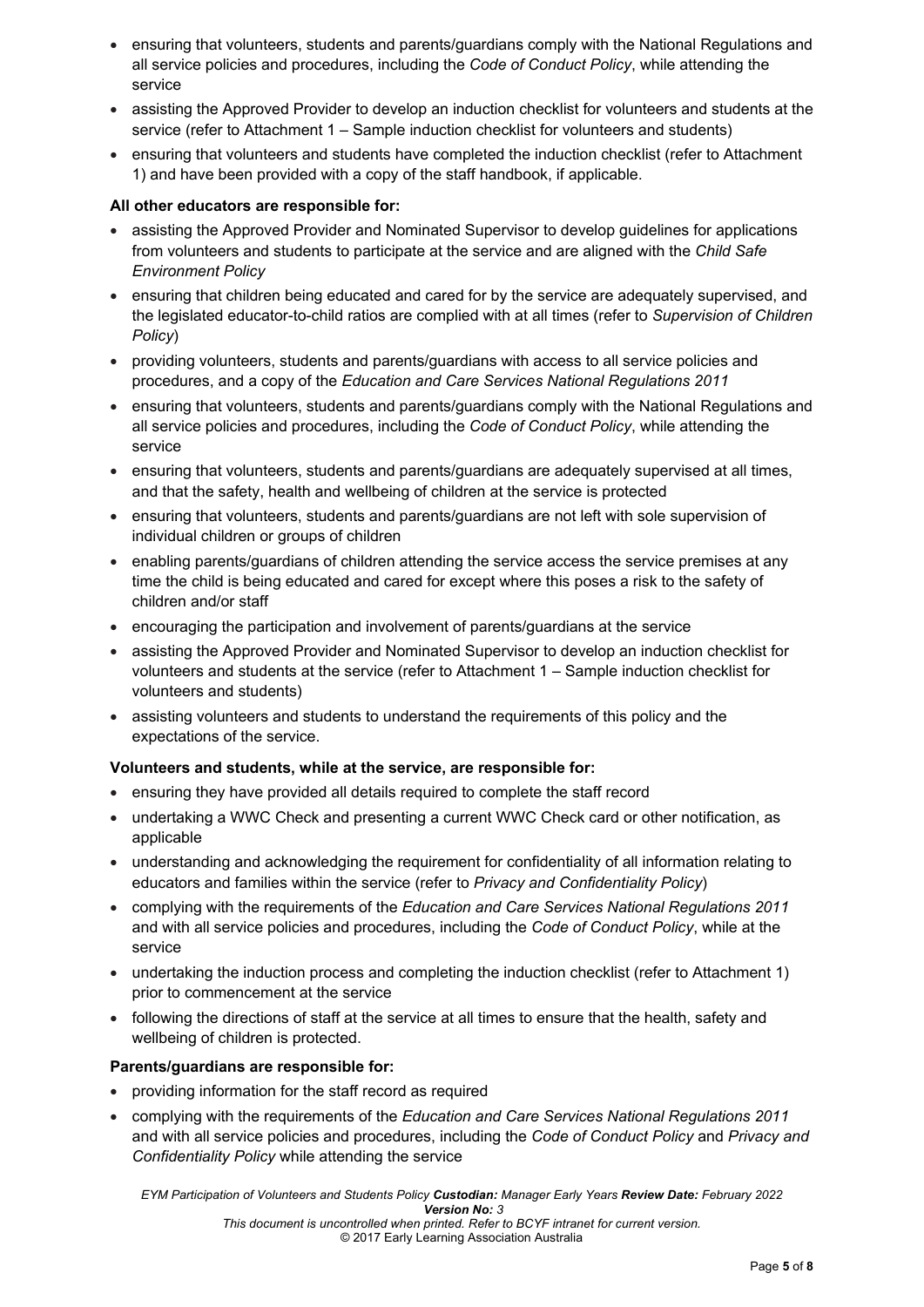• following the directions of staff at the service at all times to ensure that the health, safety and wellbeing of children is protected.

# **EVALUATION**

In order to assess whether the values and purposes of the policy have been achieved, the Approved Provider will:

- check staff records on a regular basis to ensure details of students, volunteers and where appropriate parents/guardians are maintained in line with all legislative requirements as outlined in the policy
- regularly seek feedback from everyone affected by the policy regarding its effectiveness
- monitor the implementation, compliance, complaints and incidents in relation to this policy
- keep the policy up to date with current legislation, research, policy and best practice
- revise the policy and procedures as part of the service's policy review cycle, or as required
- notify parents/guardians at least 14 days before making any changes to this policy or its procedures unless a lesser period is necessary because of a risk.

# **ATTACHMENTS**

Attachment 1: Sample induction checklist for volunteers and students

# **AUTHORISATION/DOCUMENT HISTORY**

This policy was initially adopted by the Approved Provider of Glastonbury Community Services (now Barwon, Child Youth & Family) education and care services on 7 October 2013.

| <b>Version</b><br><b>Number</b> | <b>Approval Date</b>           | <b>Approved By</b>                                     | <b>Brief Description</b>                                                      |
|---------------------------------|--------------------------------|--------------------------------------------------------|-------------------------------------------------------------------------------|
| V1                              | April 2016                     | Executive<br><b>Director Client</b><br><b>Services</b> | Glastonbury Community Services policy reviewed and<br>reformatted under BCYF. |
| V2                              | April 2018                     | Executive<br><b>Director Client</b><br><b>Services</b> | Policy reviewed against the National Quality Framework.                       |
| V3                              | February 2021                  | Director, Early<br><b>Years Services</b>               | Updated review date.                                                          |
| <b>Author</b>                   | Manager Early Years            |                                                        |                                                                               |
| <b>Reviewer</b>                 | Director, Early Years Services |                                                        |                                                                               |

# **REVIEW DATE: FEBRUARY 2022**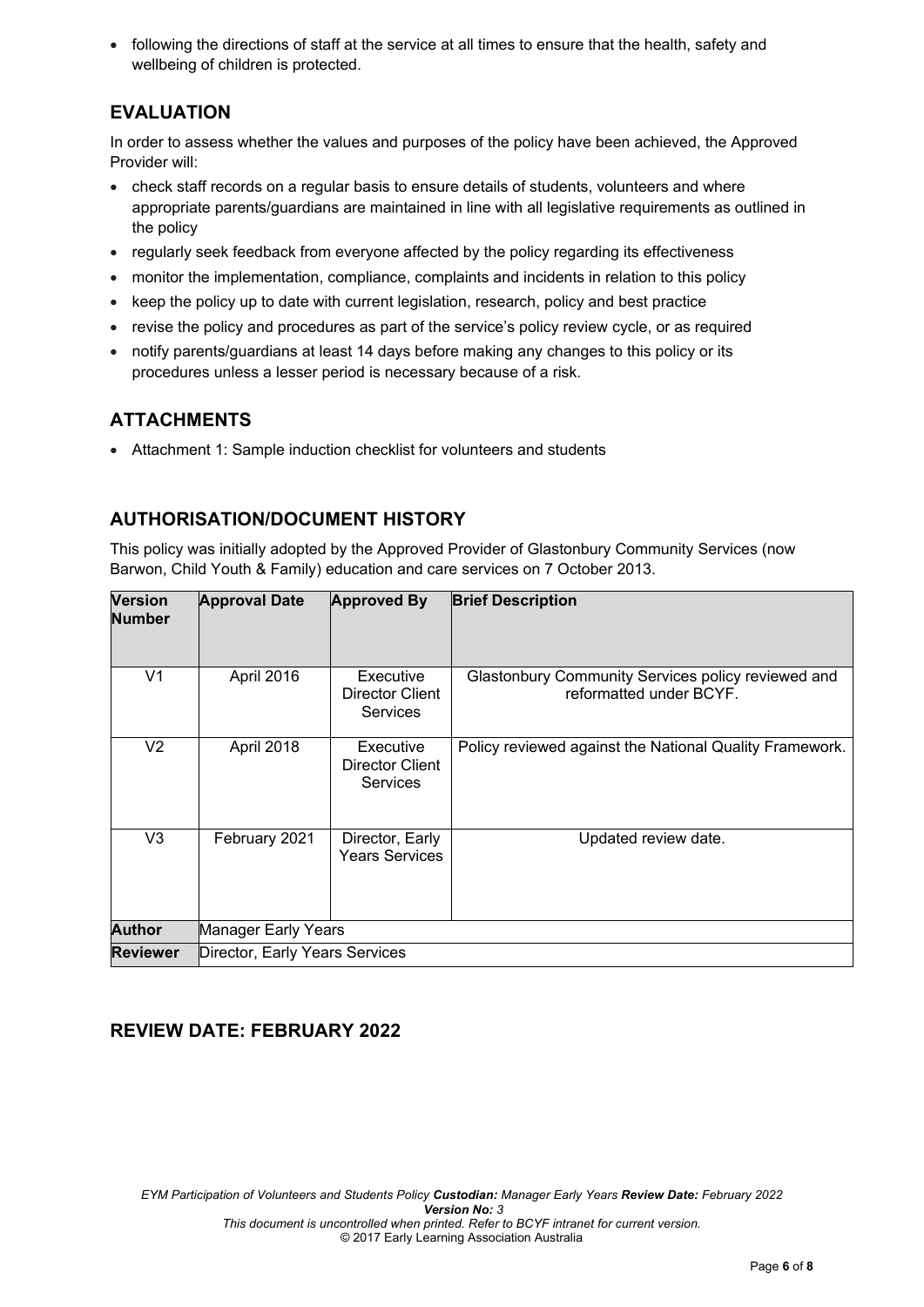# **ATTACHMENT 1 Sample induction checklist for volunteers and students**

Name: \_\_\_\_\_\_\_\_\_\_\_\_\_\_\_\_\_\_\_\_\_\_\_\_\_\_\_\_\_\_\_\_\_\_\_\_\_\_\_\_\_\_\_\_\_\_\_\_\_\_ Date: \_\_\_\_\_\_\_\_\_\_\_\_\_\_\_\_\_

To be completed by all volunteers and students participating at Barwon Child, Youth & Family and returned to the Nominated Supervisor prior to commencing at the service.

|                                                                                                                                                                                                          | <b>Please tick</b> |
|----------------------------------------------------------------------------------------------------------------------------------------------------------------------------------------------------------|--------------------|
| I have been given access to all the policies and procedures of BCYF<br>applicable to my role.                                                                                                            |                    |
| I understand the content of service policies and procedures, including those<br>relating to:                                                                                                             |                    |
| • conduct while at the service (Code of Conduct Policy)                                                                                                                                                  |                    |
| • emergency, evacuation, fire and safety, including locations of fire<br>extinguishers and emergency exits (Emergency and Evacuation Policy)                                                             |                    |
| • accidents at the service (Incident, Injury, Trauma and Illness Policy)                                                                                                                                 |                    |
| • dealing with medical conditions (Dealing with Medical Conditions Policy,<br>Asthma Policy, Anaphylaxis Policy, Diabetes Policy, Epilepsy Policy and<br><b>Administration of Medication Policy)</b>     |                    |
| • good hygiene practices (Hygiene Policy)                                                                                                                                                                |                    |
| • dealing with infectious diseases (Dealing with Infectious Diseases Policy)                                                                                                                             |                    |
| • first aid arrangements for children and adults, including the location of the<br>nearest first aid kit (Administration of First Aid Policy)                                                            |                    |
| • daily routines                                                                                                                                                                                         |                    |
| • the importance of OHS and following safe work practices (Occupational<br><b>Health and Safety Policy)</b>                                                                                              |                    |
| • interacting appropriately with children (Interactions with Children Policy)                                                                                                                            |                    |
| • reporting of serious incidents and notifiable incidents at the service (Incident,<br>Injury, Trauma and Illness Policy, Complaints and Grievances Policy and<br>Occupational Health and Safety Policy) |                    |
| • reporting hazards in the workplace (Occupational Health and Safety Policy)                                                                                                                             |                    |
| handling complaints and grievances (Complaints and Grievances Policy)<br>$\bullet$                                                                                                                       |                    |
| • child safety and wellbeing and child protection including how to respond to<br>concerns (Child Safe Environment Policy)                                                                                |                    |